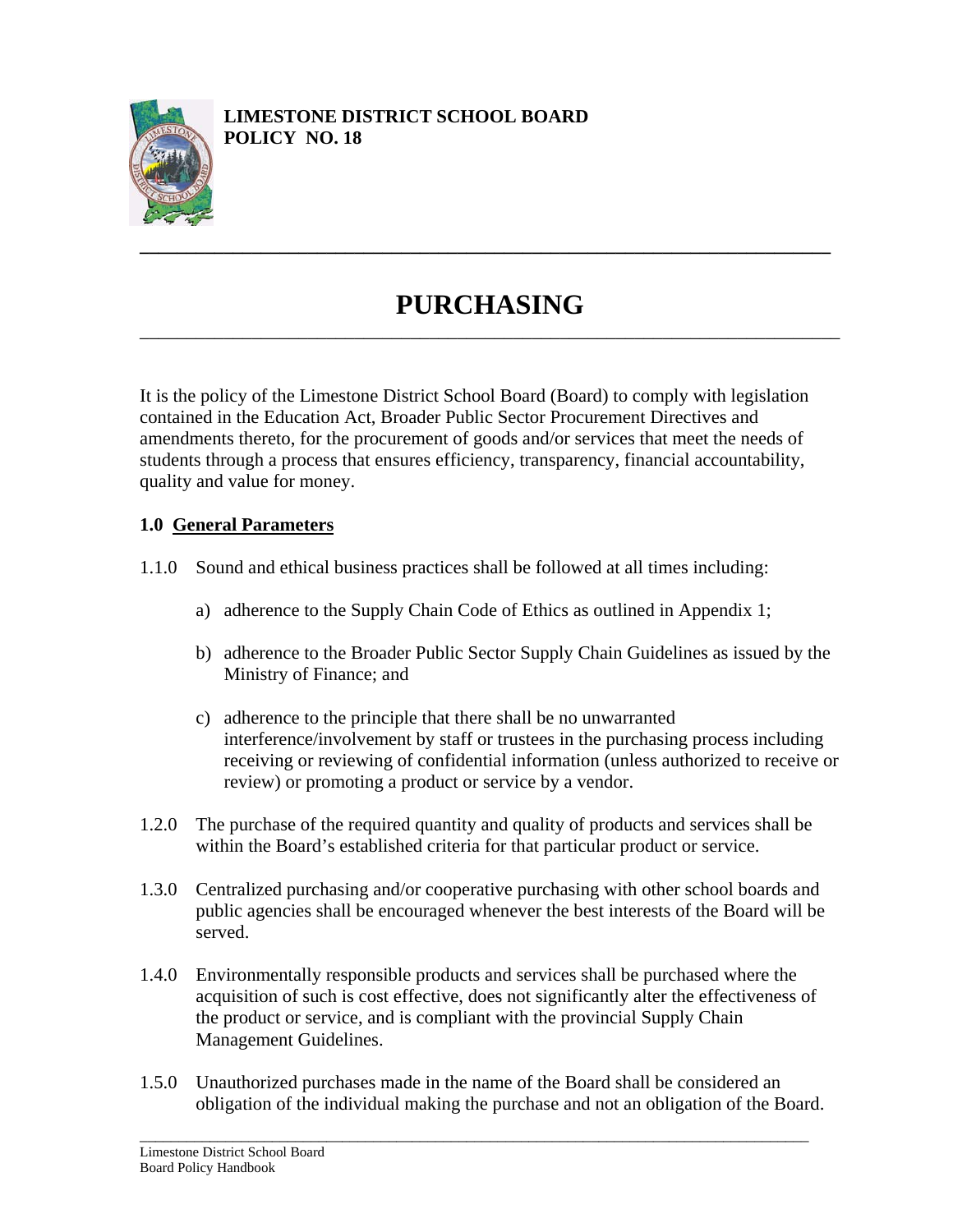### **2.0.0 Communication of Policy**

2.1.1 All Supervisory personnel are responsible for ensuring that their staff are properly informed of and comply with this policy and the associated procedures.

\_\_\_\_\_\_\_\_\_\_\_\_\_\_\_\_\_\_\_\_\_\_\_\_\_\_\_\_\_\_\_\_\_\_\_\_\_\_\_\_\_\_\_\_\_\_\_\_\_\_\_\_\_\_\_\_\_\_\_\_\_\_\_\_\_\_\_\_\_\_\_\_\_\_\_\_\_\_\_\_\_\_\_\_\_\_

### **Reference Documents:**

*Education Act, Sections 170, 171 and 217 Broader Public Sector Supply Chain Guideline (Ministry of Finance) Provincial Supply Chain Management Guidelines Supply Chain Code of Ethics Board Procedure 515 – Purchasing Board Procedure 520 – Purchasing Cards* 

January 2012